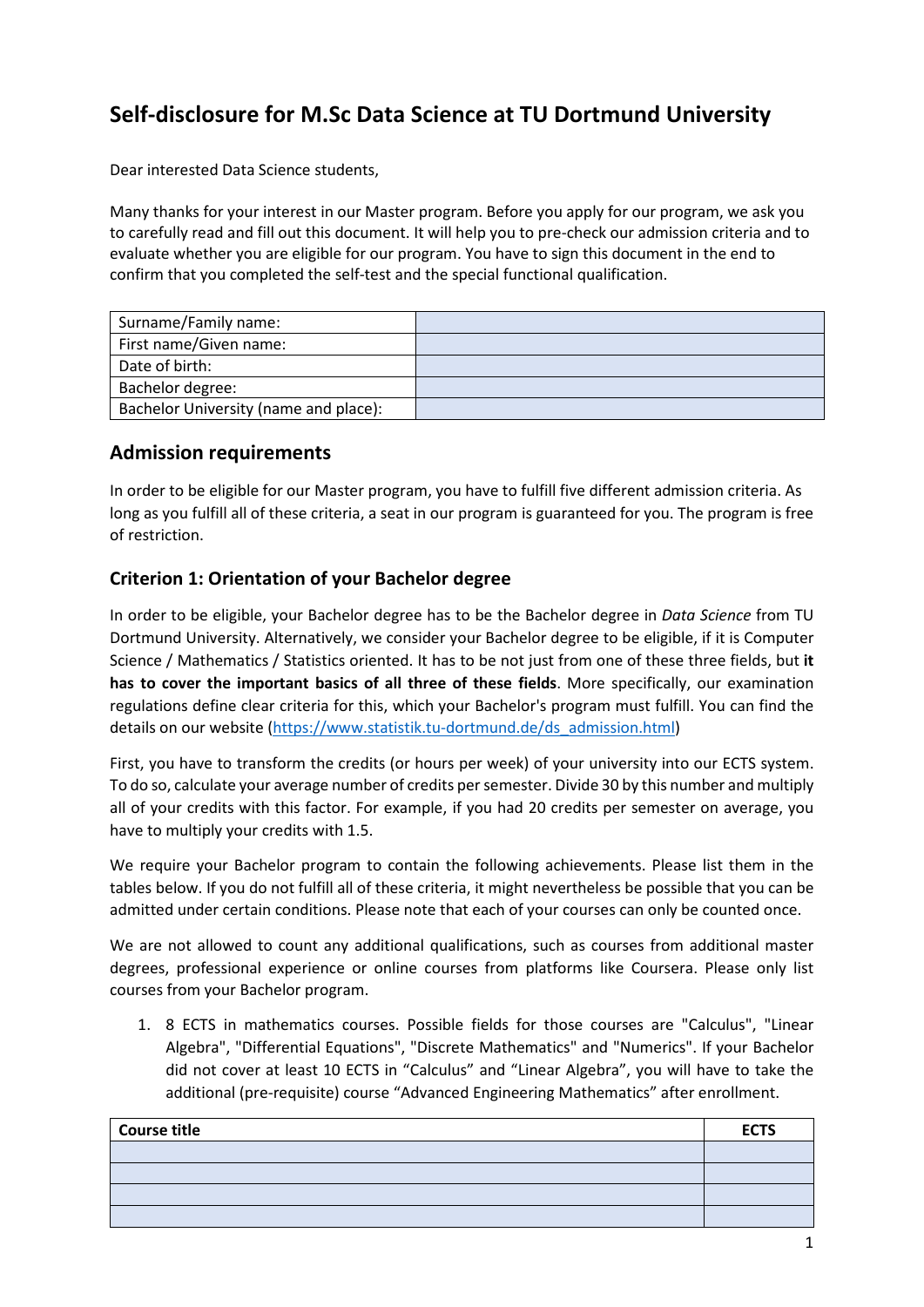2. 8 ECTS in Computer Science courses. Possible fields for those courses are "Programming" "Algorithms", "Data Structures", "Object-Oriented Programming" and "Software Engineering". If your Bachelor did not cover 8 ECTS in courses about "Data Structures, Algorithms and Programming" that are on the level of a Bachelor in Computer Science, you have to take such a (pre-requisite) course after enrollment. E.g., if your degree only covered a single course "Introduction to Programming / Computer Science", you would have to take the pre-requisite.

| Course title | <b>ECTS</b> |
|--------------|-------------|
|              |             |
|              |             |
|              |             |
|              |             |

3. A course of at least 4 ECTS that covered an introduction to (descriptive) statistics or probability theory. Please note: It must be a single course entirely focused on statistics. For example, a combined course on "Numerical and Statistical Methods" would not count here. If your Bachelor did not cover such a course, than you are not eligible for our program.

| <b>Course title</b> | <u>rete</u><br>LJ 1 J<br>___ |
|---------------------|------------------------------|
|                     |                              |

4. Courses of at least 8 ECTS in the field of Advanced Statistics, possible fields for those courses are "point estimation", "interval estimation", "hypothesis testing" and "stochastics". If you do not fulfill this, you have to take such a course as a pre-requisite after enrollment.

| Course title | <b>ECTS</b> |
|--------------|-------------|
|              |             |
|              |             |

- 5. The sum of courses in 1., 2., 3. And 4. must be at least 44 ECTS. If your sum of courses is less, than you are not eligible.
- **Sum of ECTS**
- 6. A course of at least 4 ECTS in the field of introduction to databases. If you did not attend such a course during your Bachelor, you have to take one as a pre-requisite after enrollment.

| <b>Course title</b> | - ^-^<br>. |
|---------------------|------------|
|                     |            |

7. Courses of at least 8 ECTS in the field of Data Modelling, possible fields are "(generalized) linear linear models", "statistical / machine learning methods", "time series", "artificial intelligence", "neural networks", "deep learning" and "(practical) optimization".

| Course title | <b>ECTS</b> |
|--------------|-------------|
|              |             |
|              |             |

It is only allowed to take pre-requisite in one of the three areas 2., 4. and 7. If you would have to take pre-requisites in at least two of these areas, than you are not eligible for our program.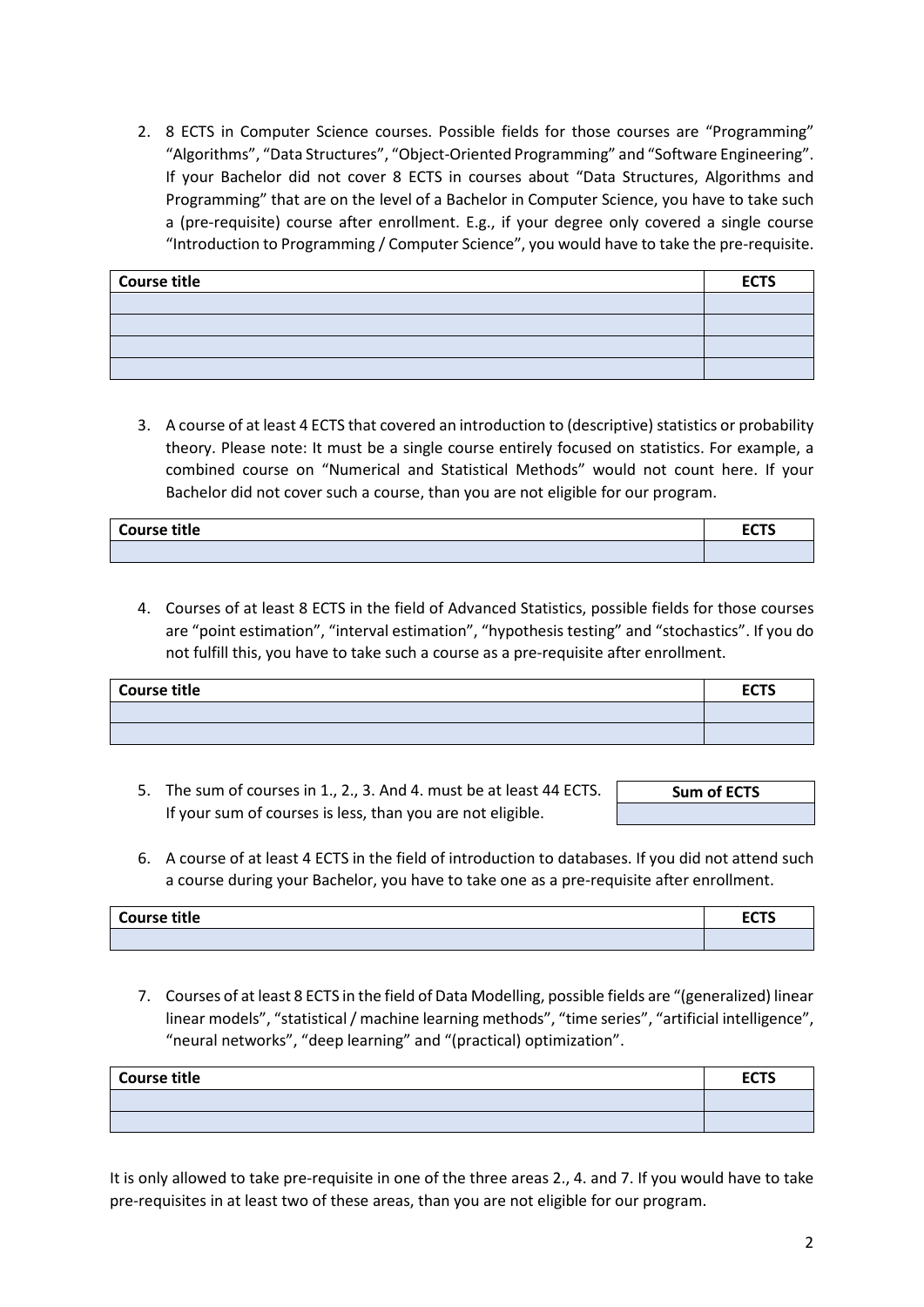# **Criterion 2: Final grade of your Bachelor degree**

The final grade of your Bachelor degree has to be at least "good" (i.e., 2.5 in the German system). We will use the so-called "modified Bavarian formula" to calculate your German grade. If your grade is less than "good", there is no way to change this and in this case you are not eligible.

## **Criterion 3: Language requirements**

Our Master program is entirely taught in English language. Hence, you have to prove sufficient English language skills in order to participate in our Master. We require at least B2 level or better. We accept the following proofs:

- 1. German certificate of general qualification for university entrance (English from 5th or 7th grade up to the Abitur). This usually applies for students who did their school education in Germany,
- 2. an internationally recognized language certificate (typically, IELTS or TOEFLS),
- 3. a diploma from an English-speaking school or an English-speaking course of study, i.e., if your study program was taught in English, we accept this as a sufficient language proof,
- 4. comparable evidence.

Since most of the other programs at TU Dortmund University are taught in German language, it is also allowed to take courses in German language during our program. However, note that you need very good German language skills to participate in those courses. Since it is possible to finish the program with just taking courses in English language, you do not need to prove any German language skills during the application process.

However, since you will have to live in Dortmund during your studies, we recommend you to learn at least a bit German. It makes bureaucracy, shopping and other activities of everyday life a lot easier.

#### **Criterion 4: Participation in the self-assessment test**

In order to help you to assess your own scientific skill level and to help you understand which a-priori basic knowledge we expect from you, we implemented an online self-assessment test in which you have to participate. Please note that this test is **not graded**, we are not interested in how good or how bad you performed in this test, the test is only designed to give you a feedback of whether your knowledge is sufficient for our Master program.

Hereby I confirm that I did participate in the online self-assessment test.

Place and Date Signature